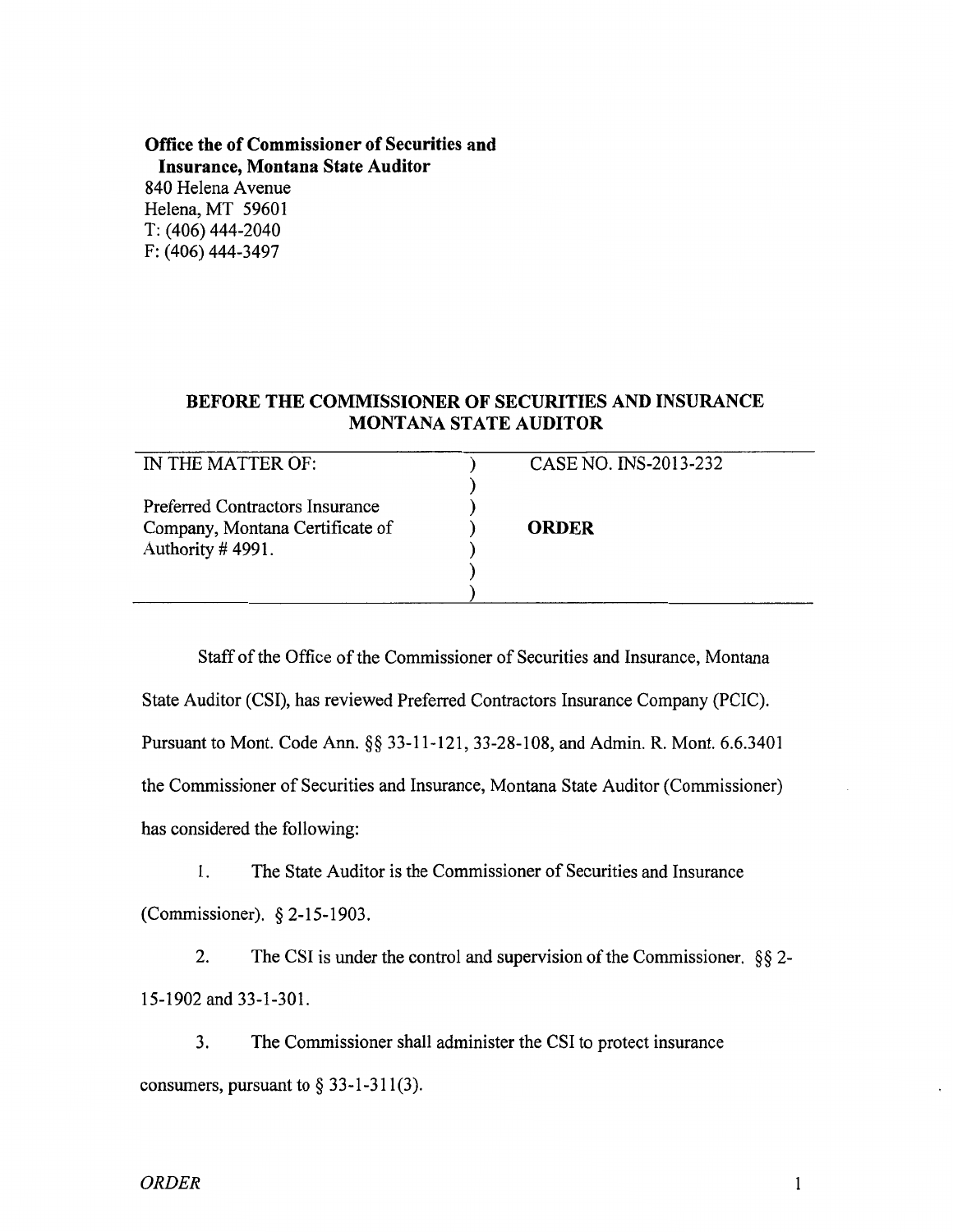311. 4. The Commissioner and the CSI have jurisdiction over this matter. § 33-1-

5. The provisions of the Code relating to supervision, rehabilitation, and liquidation are applicable to captive insurance companies. § 33-28-207.

6. PCIC is a Montana domiciled risk retention group and captive insurance company, Certificate of Authority # 4991.

7. The CSI conducted an examination of PCIC and issued a report (Report) for the time period of January 1,2009, to December 31, 2012.

8. The Report revealed a material adverse finding of PCIC's financial condition. Due to this finding, the Commissioner considers PCIC to be in hazardous financial condition.

9. PCIC consents to this Order pursuant to § 33-2-1321 and has waived its right to a hearing pursuant to  $\S 33-2-1321(6)$ .

## **ORDER**

THEREFORE, IT IS HEREBY ORDERED that PCIC may not do any of the following without the prior approval of the CSI:

a. Expand into additional states;

b. Enter into a 50/50 quota share reinsurance treaty with Pacific Re, Inc. on the first \$250,000 of losses;

IT IS FURTHER ORDERED that PCIC shall provide to the CSI, care of the Chief Financial Examiner, Office of the Commissioner of Securities and Insurance, Montana State Auditor, 840 Helena Avenue, Helena, MT 59601, within 15 business days of the execution of this Order, unless otherwise specified, all of the following:

 $ORDER:$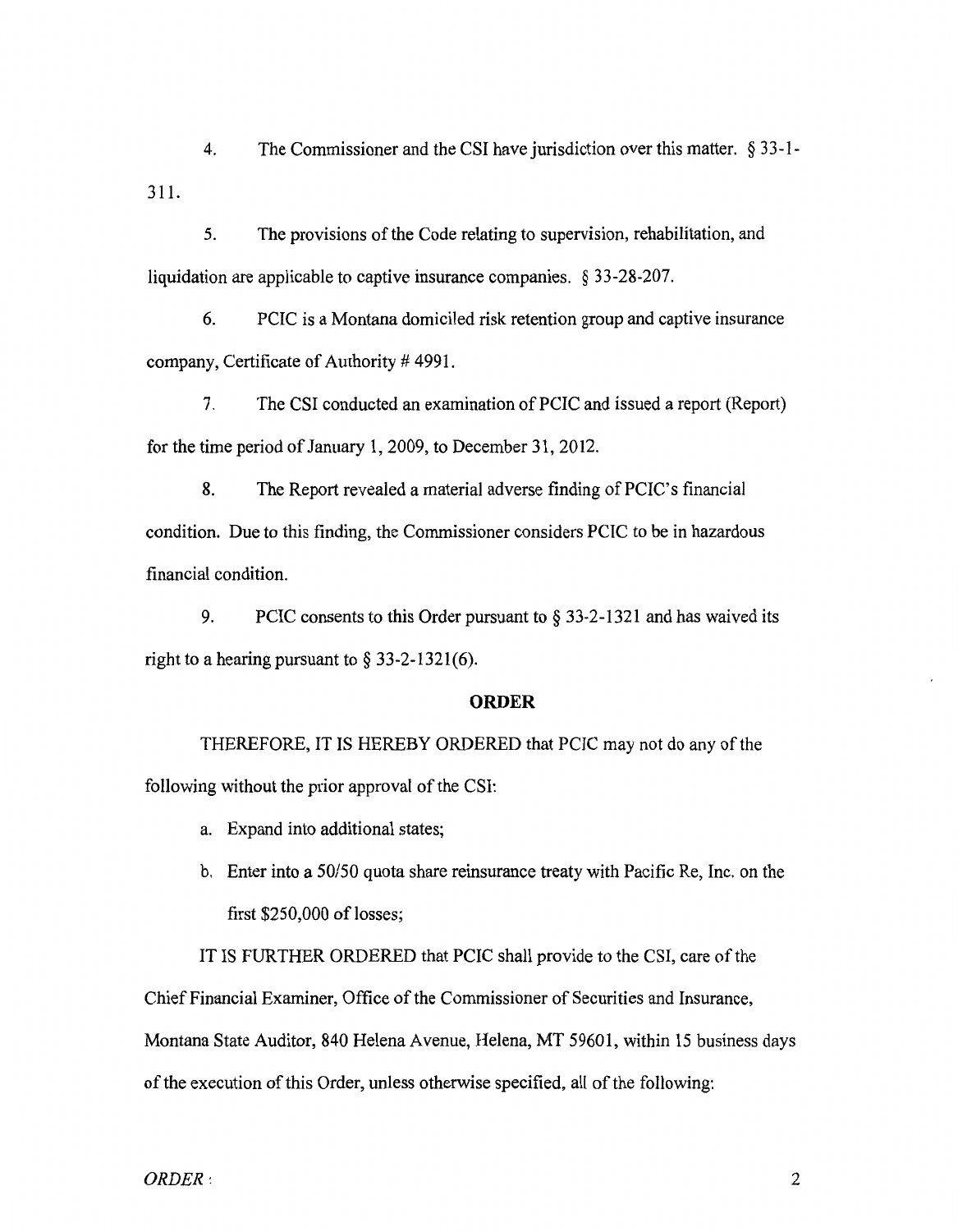- a. Monthly financials that include current loss development by the  $20<sup>th</sup>$  of each month for the month preceding, beginning with the January 2014, statement;
- b. Pro-forma financial data for  $2014$ ,  $2015$ , and  $2016$ ;
- c. Submit to a midyear actuarial review in 2014 and at future years so long as the Commissioner deems necessary, to be received by August  $15<sup>th</sup>$  annually;
- d. Such other information as the CSI may request.
- IT IS FURTHER ORDERED that PCIC will take the following affirmative steps:
- a. No later than April 1,2014, submit an independent actuarial review conducted by a CSI approved actuary as of December 31, 2013;
- b. Submit an independent rate study by a CSI approved actuary prior to March 1, 2015, using data through December 31,2014;
- c. Cap net premium written at three time policyholder surplus.

IT IS FURTHER ORDERED that a failure by PCIC to comply with the directives of this Order will result in the CSI filing a formal delinquency action in district court pursuant to § 33-2-1322, and placing PCIC in supervision, suspension, rehabilitation, or liquidating PCIC pursuant to §§ 33-2-1341 and 33-2-1342.

This Order shall remain in effect for 60 days from the date of this Order. If PCIC fails to comply with the requirements of the CSI within the 60 days, the Order may be extended or proceedings may be instituted pursuant to §§ 33-2-1331 and 33-2-1341 to have a rehabilitator or liquidator appointed. PCIC may withdraw its consent and request a hearing to review this Order, but the request for a hearing will not stay the effect of this Order. § 33-2-1321(6). PCIC may also waive such a hearing and apply for immediate judicial relief.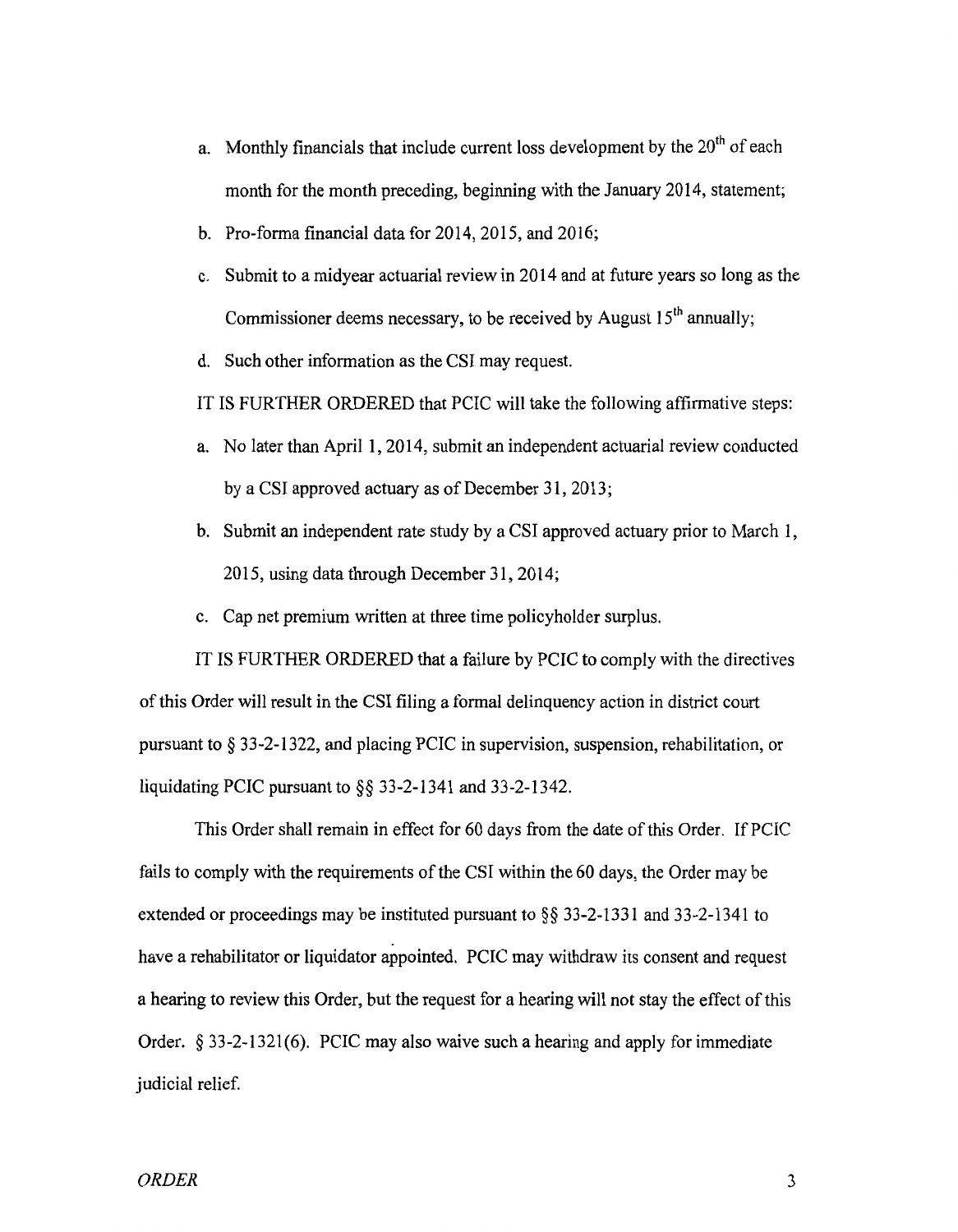DATED this 31st day of January, 2014.

inde munch. MONICA J. LINDEEN

Commissioner of Securities and Insurance, Montana State Auditor

 $\overline{4}$